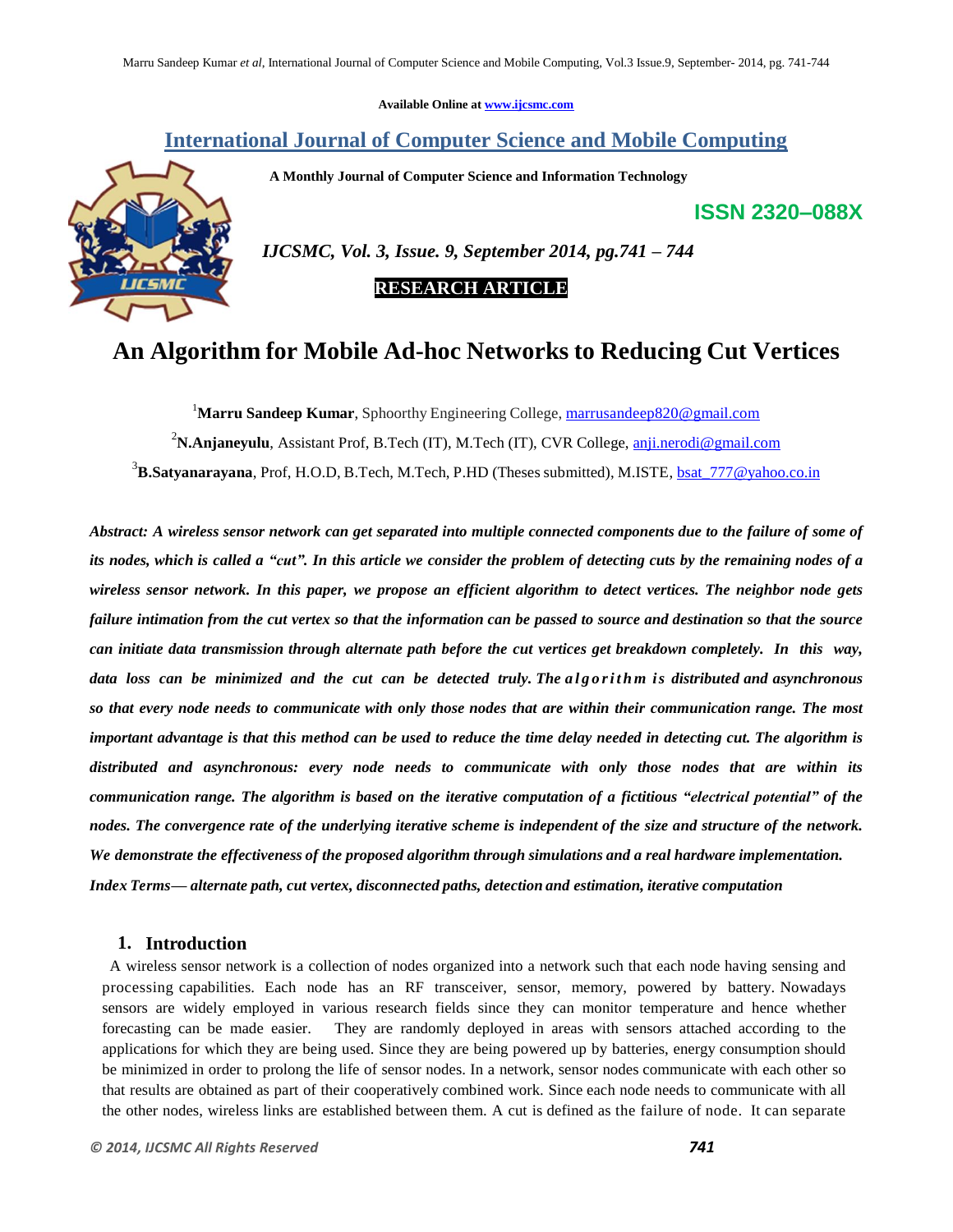the network into disconnected paths incapable of communicating w i t h each other. Since they are randomly deployed, loss of connectivity can be quite disastrous as they will lead to the breakdown of entire network. This paper focuses on cut detection of cut vertices. Although there have been methods to detect cut vertices, previous approaches are either difficult or impossible because they consume large amount of energy which limits the energy of the nodes, which is a limiting factor or spend a lot of time which can be otherwise used for fruitful applications. A previous approach CVD employs interval coded spanning tree to find out cut vertices. Therefore challenge is to reduce the time delay incurred in the previous algorithms.

#### **2. Existing System**

Wireless Multimedia Sensor Networks (WMSNs) has many challenges such as nature of wireless media and multimedia information transmission. Consequently traditional mechanisms for network layers are no longer acceptable or applicable for these networks. Wireless sensor network can get separated into multiple connected components due to the failure of some of its nodes, which is called a "cut". Existing cut detection system deployed only for wired networks.

To see the benefits of a cut detection capability, imagine that a sensor that wants to send data to the source node has been disconnected from the source node. Without the knowledge of the network's disconnected state, it may simply forward the data to the next node in the routing tree, which will do the same to its next node, and so on. However, this message passing merely wastes precious energy of the nodes; the cut prevents the data from reaching the destination. Therefore, on one hand, if a node were able to detect the occurrence of a cut, it could simply wait for the network to be repaired and eventually reconnected, which saves on-board energy of multiple nodes and prolongs their lives. On the other hand, the ability of the source node to detect the occurrence and location of a cut will allow it to undertake network repair. Thus, the ability to detect cuts by both the disconnected nodes and the source node will lead to the increase in the operational lifetime of the network as a whole. A method of repairing a disconnected network by using mobile nodes has been proposed in [1]. Algorithms for detecting cuts, as the one proposed here, can serve as useful tools for such network repairing methods. A review of prior work on cut detection in sensor networks, e.g., [2], [3], [4] and others, is included in the Supplementary Material, which can be found on the Computer Society Digital Library at <http://doi.ieeecomputersociety.org/> 10.1109/TPDS.2011.178.

#### **3. Related Works**

The involved only local communication between neighboring nodes and is robust to temporary communication failure between node pairs. So here the detection of cuts takes place. But when the cut detected is of cut vertex, and then it can lead to the reconstruction of the damaged network by informing it to the source. A distributed algorithm CVD [1] scans the nodes of WSN parallel and edges are colored on the interval coded spanning tree for cut vertex detection. Here only the cut vertices are detected. It can be modified to include network reconstruction by informing source about the failure. A BFS based algorithm for cut edge detection is proposed in [5] but the cut edge detection is different from cut vertex detection. It should be noted that if a node is a cut vertex, then none of the edges incident on it is a cut edge and reversely if an edge incident on a node is a cut edge, that node is not a cut vertex. DDFS [6] is a tree based approach in which each time the message visits a node, a counter is incremented. Each leaf node sends it to parent node and parent node collects all indices received from its children. If the indices received by parent node are smaller than that of parent node, then that parent is called cut vertex. Time delay is much larger since DDFS has to traverse the edges serially. DDFS is sensitive to link/node fails due to serial nature. Previously an algorithm [4] was developed to repair network partitions. They have employed mobile nodes to replace the position of the failed nodes to establish network connectivity. They have considered wireless sensor network partition into two types-safe partition and isolated partition.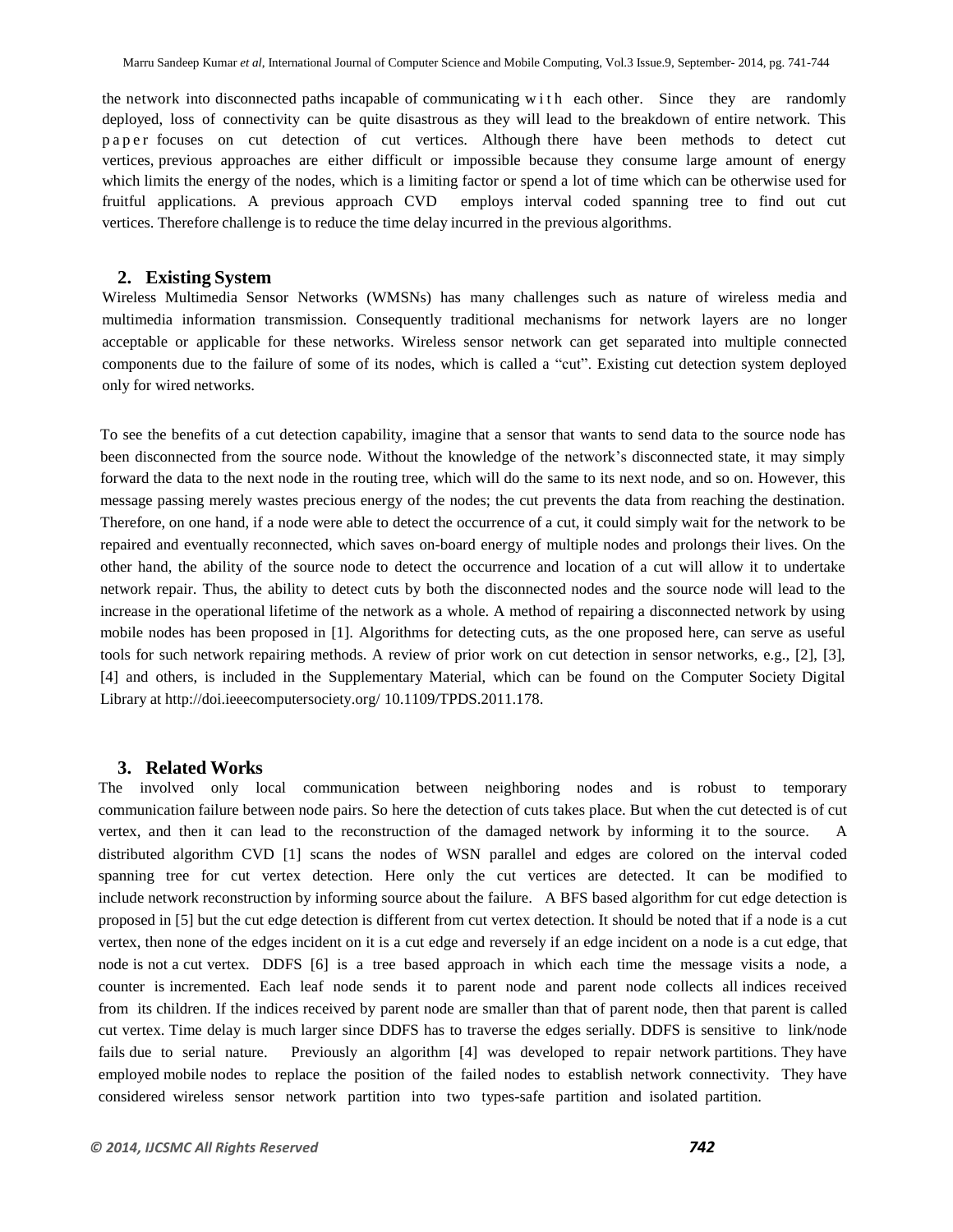### **4. Proposed System**

Wireless sensor networks (WSNs) are a promising technology for monitoring large regions at high spatial and temporal resolution .Failure of a set of nodes will reduce the number of multi-hop paths in the network. Such failures can cause a subset of nodes – that have not failed – to become disconnected from the rest, resulting in a "cut". Two nodes are said to be disconnected if there is no path between them. We consider the problem of detecting cuts by the nodes of a wireless network. We assume that there is a specially designated node in the network, which we call the source node Since a cut may or may not separate a node from the source node, we distinguish between two distinct outcomes of a cut for a particular node. When a node u is disconnected from the source, we say that a DOS (Disconnected from Source) event has occurred for u. When a cut occurs in the network that does not separate a node u from the source node, we say that CCOS (Connected, but a Cut Occurred Somewhere) event has occurred for u. By cut detection we mean (i) detection by each node of a DOS event when it occurs, and (ii) detection of CCOS events by the nodes close to a cut, and the approximate location of the cut. In this article we propose a distributed algorithm to detect cuts, named the Distributed Cut Detection (DCD) algorithm. The algorithm allows each node to detect DOS events and a subset of nodes to detect CCOS events. The algorithm we propose is distributed and asynchronous: it involves only local communication between neighboring nodes, and is robust to temporary communication failure between node pairs The convergence rate of the computation is independent of the size and structure of the network.

#### MODULES:

- DISTRIBUTED CUT DETECTION
- CUT
- SOURCE NODE
- CCOS AND DOS
- NETWORK SEPERATION

## DISTRIBUTED CUT DETECTION:

The algorithm allows each node to detect DOS events and a subset of nodes to detect CCOS events. The algorithm we propose is distributed and asynchronous: it involves only local communication between neighboring nodes, and is robust to temporary communication failure between node pairs. A key component of the DCD algorithm is a distributed iterative computational step through which the nodes compute their (fictitious) electrical potentials. The convergence rate of the computation is independent of the size and structure of the network.

#### CUT:

Wireless sensor networks (WSNs) are a promising technology for monitoring large regions at high spatial and temporal resolution. In fact, node failure is expected to be quite common due to the typically limited energy budget of the nodes that are powered by small batteries. Failure of a set of nodes will reduce the number of multi-hop paths in the network. Such failures can cause a subset of nodes – that have not failed – to become disconnected from the rest, resulting in a "cut". Two nodes are said to be disconnected if there is no path between them.

#### SOURCE NODE:

We consider the problem of detecting cuts by the nodes of a wireless network. We assume that there is a specially designated node in the network, which we call the source node. The source node may be a base station that serves as an interface between the network and its users. Since a cut may or may not separate a node from the source node, we distinguish between two distinct outcomes of a cut for a particular node.

*© 2014, IJCSMC All Rights Reserved 743*